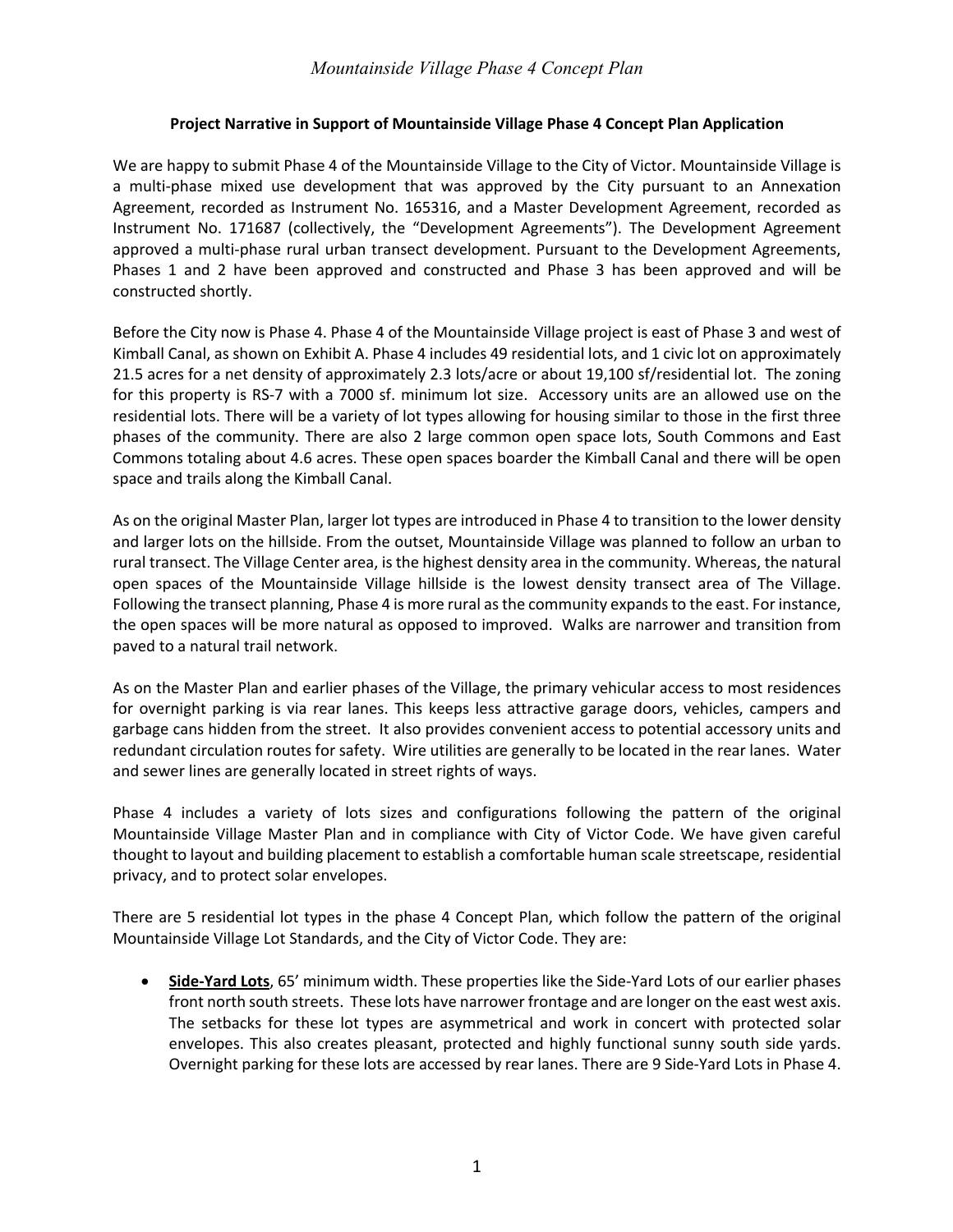- **Bungalow lots**, 65' minimum width. These lots front streets that run generally east to west. That creates lots that are longer on north south axis. There are no properties to the north that houses on these lots would be shading. Front porch elements are required to enhance streetscape and walkability. Overnight parking is accessed by rear lanes for all but one of these lots. There are 17 Bungalow Lots in Phase 4.
- **Boulevard lot**, 80' minimum width. This unique single large lot is to be coded similar to the Boulevard Lots of earlier phases. It is intended for a larger building volume on an east west axis. There are no properties to the north that structures on this lots would be shading. Side setbacks are symmetrical. Front porch elements are required to enhance streetscape. Overnight parking for this lot is accessed by rear/side lanes.
- **Side-Yard Edge/ Pond Lots**, 75' minimum width. These properties front on streets or a court that run generally north to south. The setbacks for these lot types is asymmetrical. The north setback is less than the south side setback, in concert with the protected solar envelope, this creates sunny side-yard areas. Overnight parking for these lots are accessed by front drives along the southern side of property lines or rear lanes. Front porch elements are required and the garages would be set back behind house fronts to ensure attractive streetscapes. There are 14 of these lotsin Phase 4.
- **Bungalow Meadow lots**, 75' minimum width. Lots front on east to west street. Side setbacks are symmetrical. Front porch elements are required to enhance streetscape. Overnight parking for these lots are accessed by rear lanes. There are 8 Bungalow Meadow Lots in Phase 4.
- **The Civic lot** is anticipated to be similar in function to the existing Mountainside Village Green. This lot would allow a park pavilion, community or religious structures. A full four season weather conditioned structure would be allowed on this property. The "Terminated Vista" (TV) designation of this property recognizes its key visual importance at the east end of the Boulevard at the top of a rise. This lot is a key link between the more naturalistic open spaces of the east and the more contained parklike common open spaces of the Boulevard and Village Green.

The two open space commons of Phase 4 are adjacent to the Mountainside Village Farm (Currently Sweet Hollow Farm) and the planned common areas at the base of the hillside. This will create a large cohesive network of open spaces connected by pathway networks. Almost all the lots in Phase 4 are adjacent to dedicated common areas. There is a walk and pathway network that links these areas. There are existing water features in the form of the Mountainside Village Pond and Kimball Canal.

In summary, Phase 4 of Mountainside Village will provide attractive, diverse and sustainable housing options in a neighborhood where people will be proud to call home and will contribute to the success and overall transect design of the Mountainside Village project.